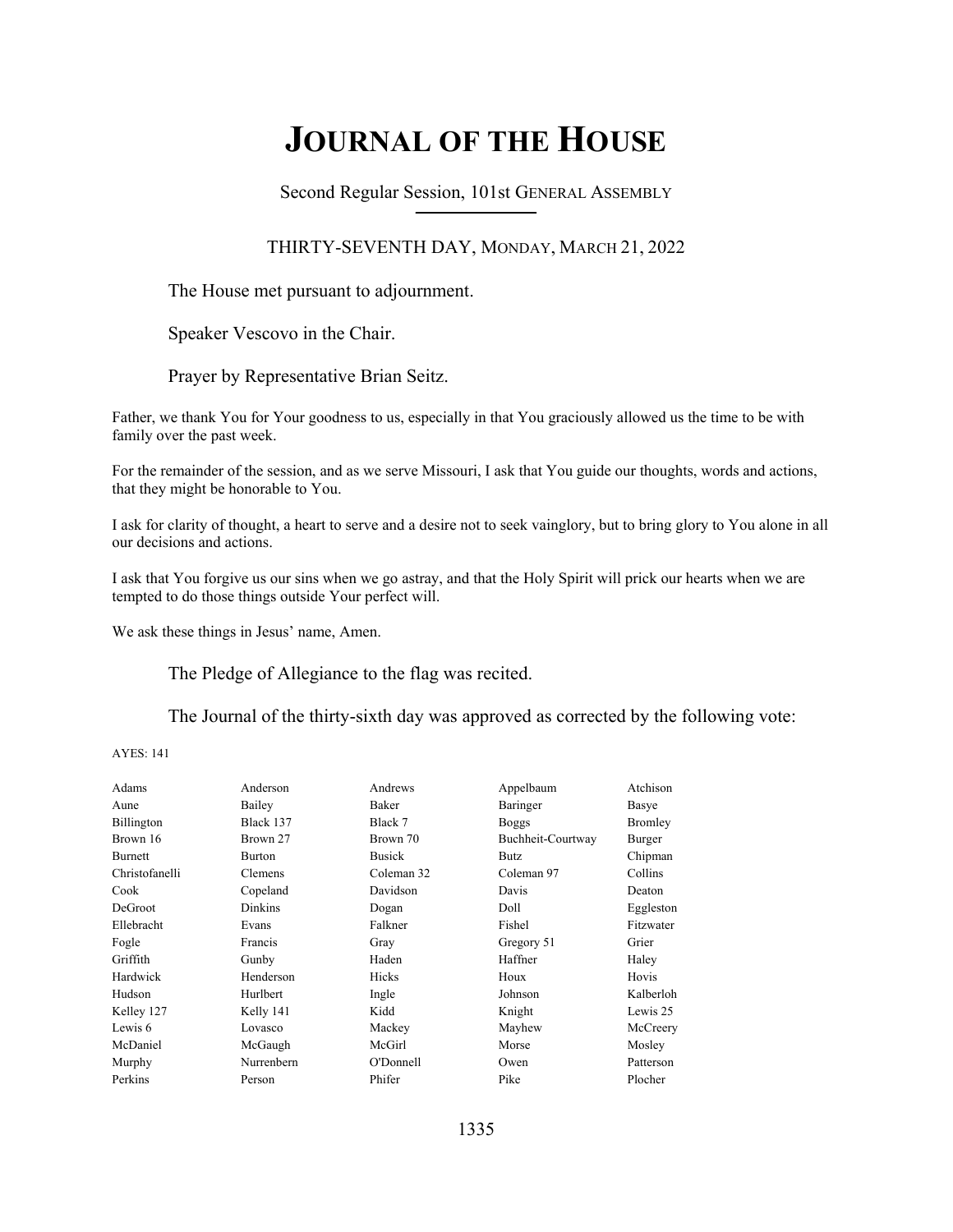| Pollitt <sub>52</sub>         | Pollock 123          | Porter       | Pouche                | Price IV       |
|-------------------------------|----------------------|--------------|-----------------------|----------------|
| Proudie                       | Quade                | Railsback    | Reedy                 | Richey         |
| Riggs                         | Riley                | Roberts      | Roden                 | Rogers         |
| Sander                        | Sassmann             | <b>Sauls</b> | Schnelting            | Schroer        |
| Schwadron                     | Seitz                | Sharpe 4     | Shaul                 | Shields        |
| <b>Simmons</b>                | Smith 155            | Smith 163    | Smith 45              | Smith 67       |
| Stacy                         | Stevens 46           | Tate         | Taylor 139            | Taylor 48      |
| Terry                         | <b>Thomas</b>        | Thompson     | <b>Toalson Reisch</b> | Trent          |
| Turnbaugh                     | Unsicker             | Van Schoiack | Walsh 50              | Walsh Moore 93 |
| Weber                         | West                 | Wiemann      | Wright                | Young          |
| Mr. Speaker                   |                      |              |                       |                |
| <b>NOES: 000</b>              |                      |              |                       |                |
| PRESENT: 005                  |                      |              |                       |                |
| Aldridge                      | <b>Bland Manlove</b> | Bosley       | Merideth              | Windham        |
| <b>ABSENT WITH LEAVE: 011</b> |                      |              |                       |                |
| Bangert                       | <b>Barnes</b>        | Cupps        | Derges                | Gregory 96     |
| Pietzman                      | Rone                 | Rowland      | Sharp 36              | Stephens 128   |
| Veit                          |                      |              |                       |                |

VACANCIES: 006

There was a moment of silence in memory of former Representative Cora Faith Walker.

### **SECOND READING OF SENATE BILLS**

The following Senate Bills were read the second time:

**SB 652**, relating to a sales tax exemption for the sale of certain tickets.

**SB 655**, relating to the Missouri local government employees' retirement system.

**SS SB 678**, relating to the Kansas City board of police, with an emergency clause.

**SS SCS SBs 681 & 662**, relating to educational outcomes, with an effective date.

**SCS SB 799**, relating to escape from custody, with penalty provisions.

## **PERFECTION OF HOUSE BILLS**

## **HB 2474**, **HB 1692**, **HCS HB 1757**, and **HB 1762** were placed on the Informal Calendar.

**HB 1856**, relating to the extended learning opportunities act, was taken up by Representative Baker.

On motion of Representative Baker, the title of **HB 1856** was agreed to.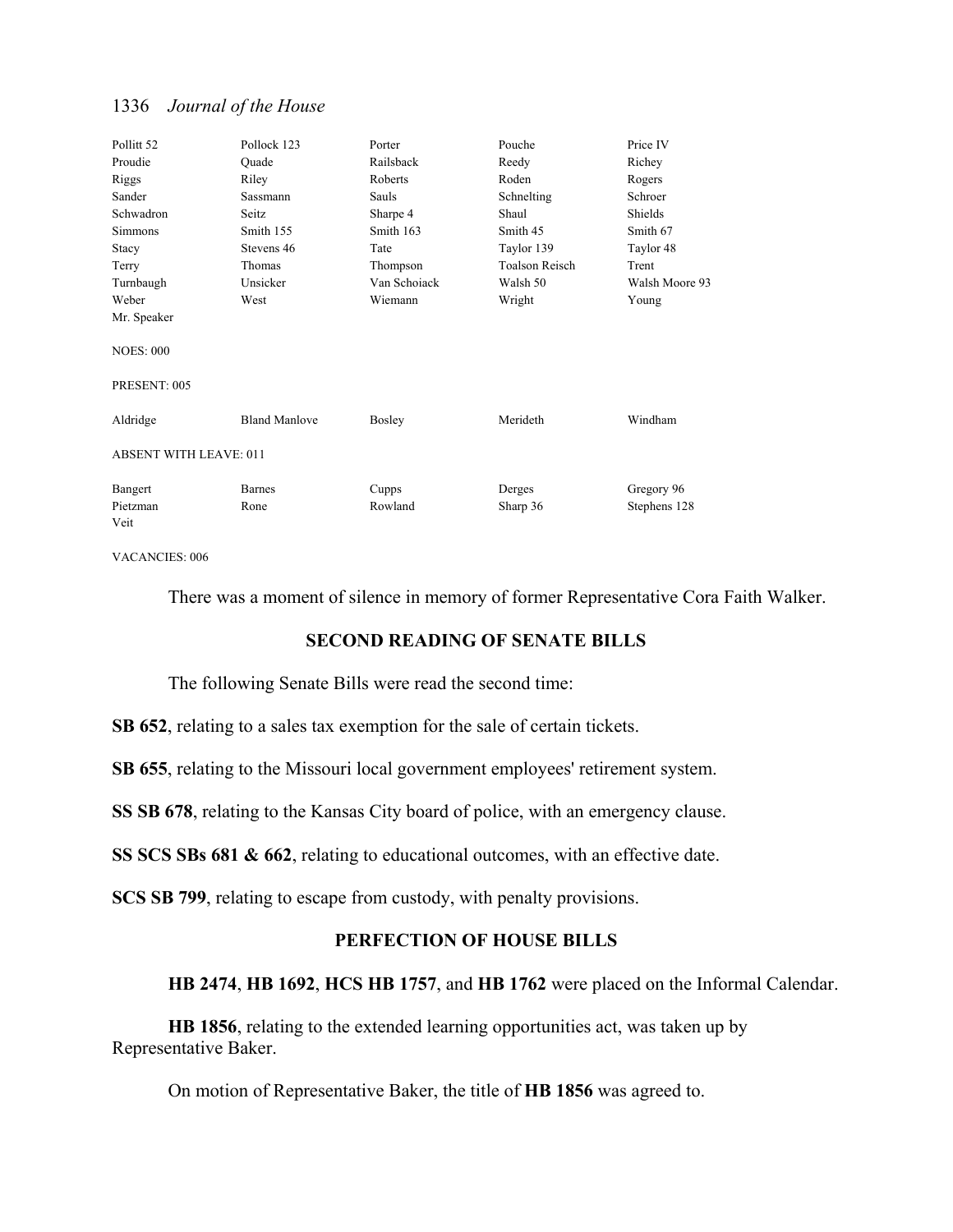On motion of Representative Baker, **HB 1856** was ordered perfected and printed.

**HB 1859**, **HB 1864**, and **HCS HB 1875** were placed on the Informal Calendar.

**HB 1962**, relating to log truck weight limitations, was taken up by Representative Copeland.

On motion of Representative Copeland, the title of **HB 1962** was agreed to.

On motion of Representative Copeland, **HB 1962** was ordered perfected and printed.

**HB 1977**, **HB 2090**, **HB 2095**, and **HB 2123** were placed on the Informal Calendar.

**HB 2163**, relating to the right of sepulcher, was taken up by Representative Houx.

On motion of Representative Houx, the title of **HB 2163** was agreed to.

On motion of Representative Houx, **HB 2163** was ordered perfected and printed.

**HB 2169**, relating to the appointment and duties of commissioners to attend an Article V convention, was placed on the Informal Calendar.

**HB 2202**, relating to computer science courses, was taken up by Representative Fitzwater.

On motion of Representative Fitzwater, the title of **HB 2202** was agreed to.

Representative Fitzwater offered **House Amendment No. 1**.

#### *House Amendment No. 1*

AMEND House Bill No. 2202, Page 4, Section 170.018, Line 114, by deleting the word "**June**" and inserting in lieu thereof the word "**September**"; and

 Further amend said bill and section, Page 5, Line 141, by adding after all of said section and line the following:

"**170.036. 1. There is hereby established the "Computer Science Education Task Force" within the department of elementary and secondary education.** 

**2. The task force shall consist of the following members:** 

**(1) Two members of the house of representatives, with one member to be appointed by the speaker of the house of representatives and one member to be appointed by the minority leader of the house of representatives;** 

**(2) Two members of the senate, with one member to be appointed by the president pro tempore of the senate and one member to be appointed by the minority leader of the senate;** 

**(3) The governor or the governor's designee;** 

**(4) The commissioner of education or the commissioner's designee;** 

**(5) The commissioner of higher education or the commissioner's designee; and** 

**(6) Six members who represent the interests of each of the following groups, to be appointed by the commissioner of education:**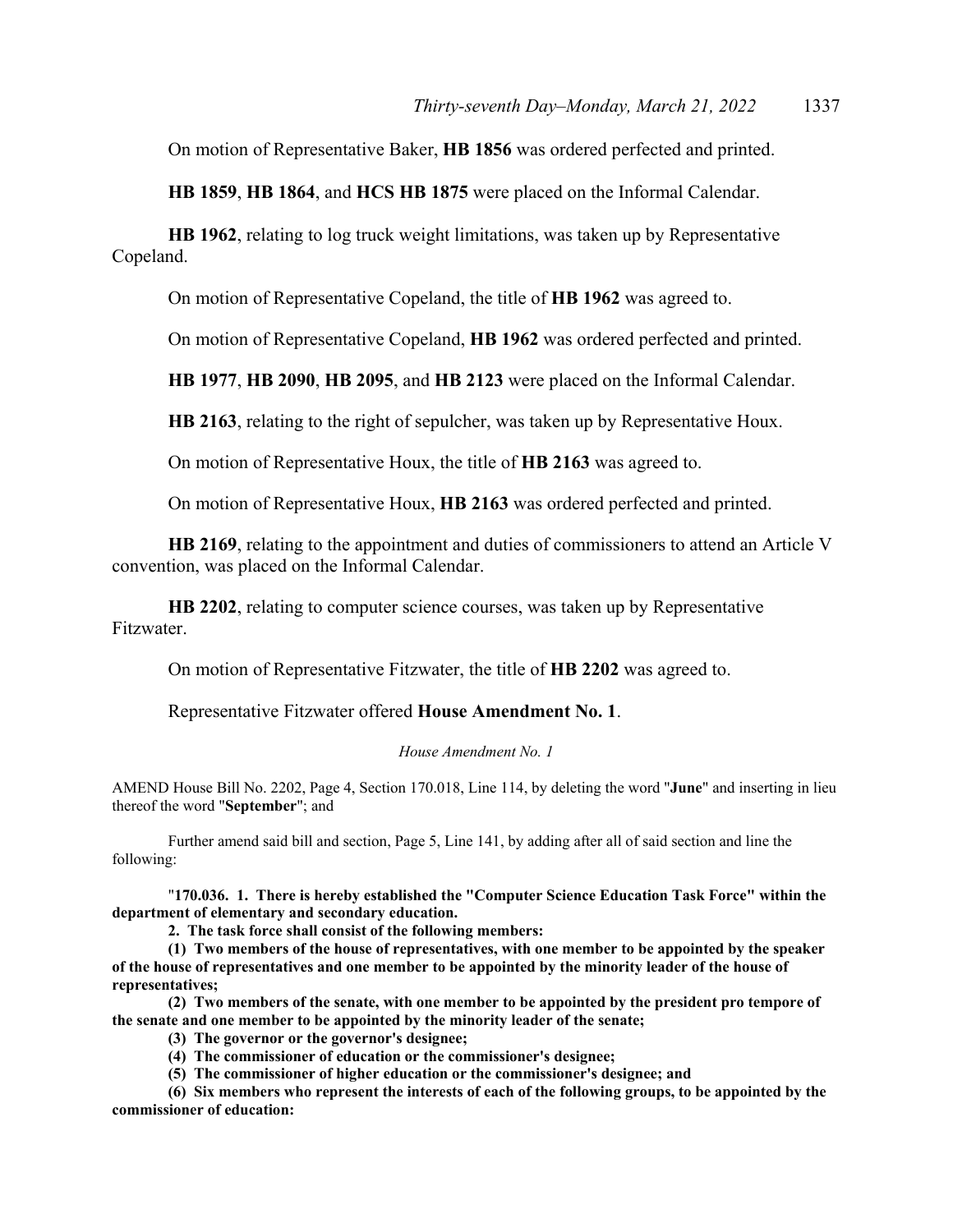**(a) The state board of education;** 

**(b) Private industry in this state with interest in computer science;** 

- **(c) Nonprofit organizations;**
- **(d) An association of school superintendents;**
- **(e) A statewide association representing computer science teachers; and**

**(f) A secondary teacher leader from career and technical education representing computer science teachers.** 

**3. The mission of the computer science education task force shall be to develop a state strategic plan for expanding a statewide computer science education program, including the following:** 

**(1) A statement of purpose that describes the objectives or goals the state board of education will accomplish by implementing a computer science education program, the strategies by which those goals will be achieved, and a timeline for achieving those goals;** 

**(2) A summary of the current state landscape for K-12 computer science education, including demographic reporting of students taking these courses;** 

**(3) A plan for expanding computer science education opportunities to every school in the state within five years and increasing the representation of students from traditionally underserved groups, in computer science including female students, students from historically underrepresented racial and ethnic groups, students with disabilities, English-language learner students, students who qualify for free and reduced-price meals, and rural students;** 

**(4) A plan for integrating computer science instruction in kindergarten through eighth grades around the basics of computer science and computational thinking and exploratory computer science;** 

**(5) A plan for the development of rigorous standards and curriculum guidelines for K-12 computer science, including ways to incorporate computer science into existing standards at the elementary level, as appropriate;** 

**(6) A plan for ensuring teachers are well-prepared to begin teaching computer science, including defining high-quality professional learning for in-service teachers and strategies for pre-service teacher preparation;** 

**(7) An ongoing evaluation process that is overseen by the state board of education;** 

**(8) Proposed rules that incorporate the principles of the master plan into the state's public education system as a whole; and** 

**(9) A plan to ensure long-term sustainability for computer science education.** 

**4. The speaker of the house of representatives shall designate the chair of the task force, and the president pro tempore of the senate shall designate the vice chair of the task force.** 

**5. Members of the task force shall serve without compensation, but the members and any staff assigned to the task force shall receive reimbursement for actual and necessary expenses incurred in attending meetings of the task force or any subcommittee thereof. All task force members shall be subject to the same conflict of interest provisions in chapter 105 that are enforced by the Missouri ethics commission in the same manner that elected or appointed officials and employees are subject to such provisions.** 

**6. The task force shall hold its first meeting within one month from the effective date of this section.** 

**7. Before June 30, 2023, the task force shall present a summary of its activities and any recommendations for legislation to the general assembly.** 

**8. The computer science education task force shall dissolve on June 30, 2024.**"; and

Further amend said bill by amending the title, enacting clause, and intersectional references accordingly.

On motion of Representative Fitzwater, **House Amendment No. 1** was adopted.

 On motion of Representative Fitzwater, **HB 2202, as amended**, was ordered perfected and printed by the following vote, the ayes and noes having been demanded pursuant to Rule 16:

AYES: 145

| Adams         | Aldridge | Anderson   | Andrews   | Appelbaum |
|---------------|----------|------------|-----------|-----------|
| Atchison      | Aune     | Bailey     | Baker     | Baringer  |
| <b>Barnes</b> | Basye    | Billington | Black 137 | Black 7   |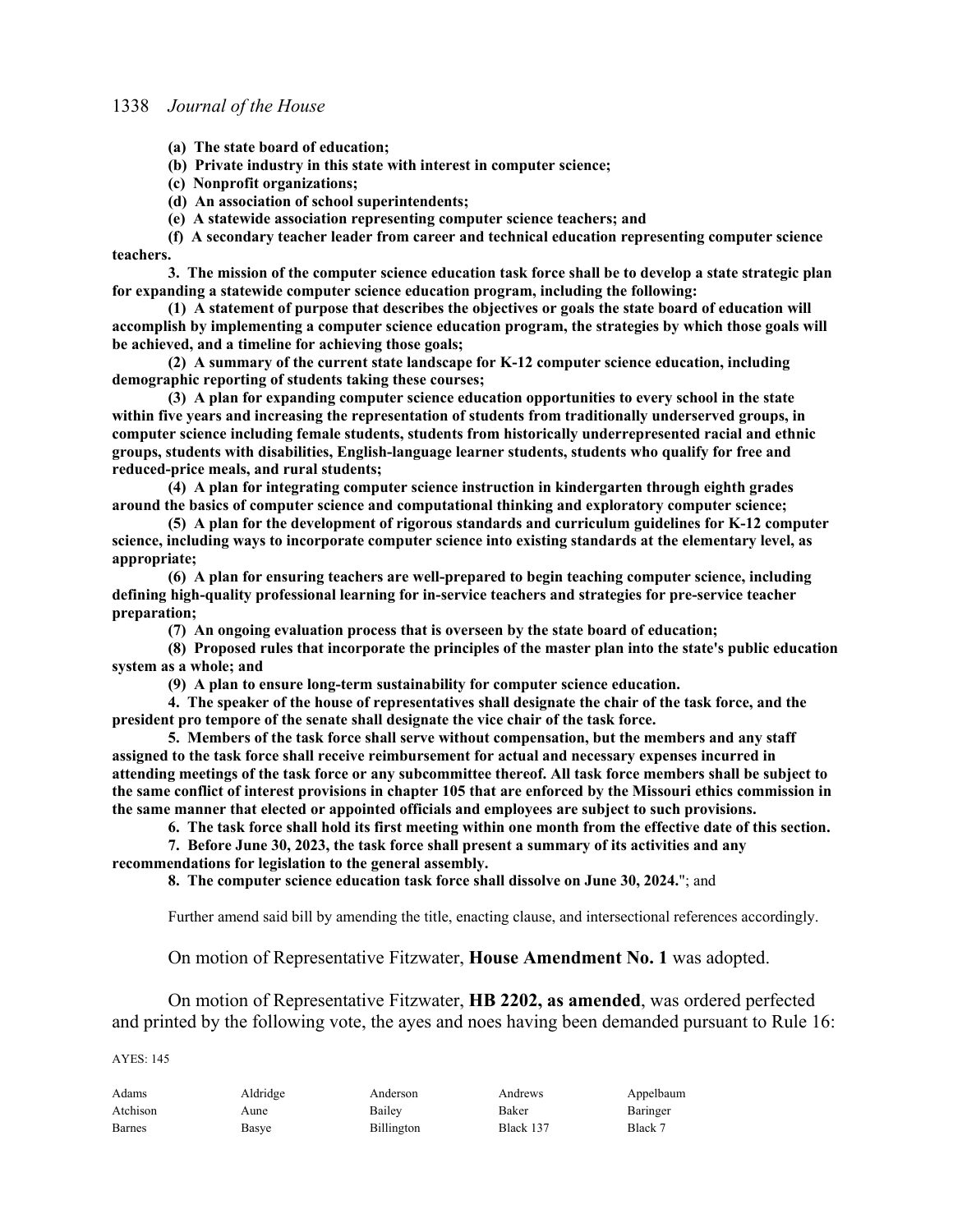| <b>Bland Manlove</b>          | <b>Boggs</b>  | Bosley            | <b>Bromley</b>        | Brown 16       |
|-------------------------------|---------------|-------------------|-----------------------|----------------|
| Brown 27                      | Brown 70      | Buchheit-Courtway | Burger                | <b>Burnett</b> |
| <b>Burton</b>                 | <b>Busick</b> | Butz.             | Christofanelli        | <b>Clemens</b> |
| Coleman 32                    | Coleman 97    | Collins           | Cook                  | Copeland       |
| Davidson                      | Davis         | Deaton            | DeGroot               | <b>Dinkins</b> |
| Dogan                         | Doll          | Eggleston         | Ellebracht            | Evans          |
| Falkner                       | Fishel        | Fitzwater         | Fogle                 | Francis        |
| Gray                          | Gregory 51    | Gregory 96        | Grier                 | Griffith       |
| Gunby                         | Haden         | Haffner           | Haley                 | Hardwick       |
| Henderson                     | Hicks         | Houx              | Hovis                 | Hudson         |
| Hurlbert                      | Ingle         | Johnson           | Kalberloh             | Kelley 127     |
| Kidd                          | Knight        | Lewis 25          | Lewis 6               | Lovasco        |
| Mackey                        | Mayhew        | McCreery          | McGaugh               | McGirl         |
| Merideth                      | Morse         | Mosley            | Murphy                | Nurrenbern     |
| O'Donnell                     | Owen          | Patterson         | Perkins               | Person         |
| Phifer                        | Pike          | Plocher           | Pollitt <sub>52</sub> | Porter         |
| Pouche                        | Price IV      | Ouade             | Railsback             | Reedy          |
| Richey                        | Riggs         | Riley             | Roberts               | Roden          |
| Rogers                        | Sander        | Sassmann          | Sauls                 | Schnelting     |
| Schroer                       | Schwadron     | Seitz.            | Sharpe 4              | Shaul          |
| Shields                       | Simmons       | Smith 155         | Smith 163             | Smith 45       |
| Smith 67                      | Stacy         | Stephens 128      | Stevens 46            | Tate           |
| Taylor 139                    | Taylor 48     | Terry             | Thomas                | Thompson       |
| <b>Toalson Reisch</b>         | Trent         | Turnbaugh         | Unsicker              | Van Schoiack   |
| Veit                          | Walsh 50      | Walsh Moore 93    | Weber                 | West           |
| Wiemann                       | Windham       | Wright            | Young                 | Mr. Speaker    |
| <b>NOES: 000</b>              |               |                   |                       |                |
| PRESENT: 000                  |               |                   |                       |                |
| <b>ABSENT WITH LEAVE: 012</b> |               |                   |                       |                |
| Bangert                       | Chipman       | Cupps             | Derges                | Kelly 141      |
| McDaniel                      | Pietzman      | Pollock 123       | Proudie               | Rone           |
| Rowland                       | Sharp 36      |                   |                       |                |
|                               |               |                   |                       |                |

VACANCIES: 006

**HCS HB 2246**, relating to the release of a person from prison, was placed on the Informal Calendar.

**HB 2372**, relating to state capitol parking garages, was placed on the Informal Calendar.

**HCS HB 2382**, relating to lodging establishments, was taken up by Representative Hardwick.

On motion of Representative Hardwick, the title of **HCS HB 2382** was agreed to.

On motion of Representative Hardwick, **HCS HB 2382** was adopted.

 On motion of Representative Hardwick, **HCS HB 2382** was ordered perfected and printed.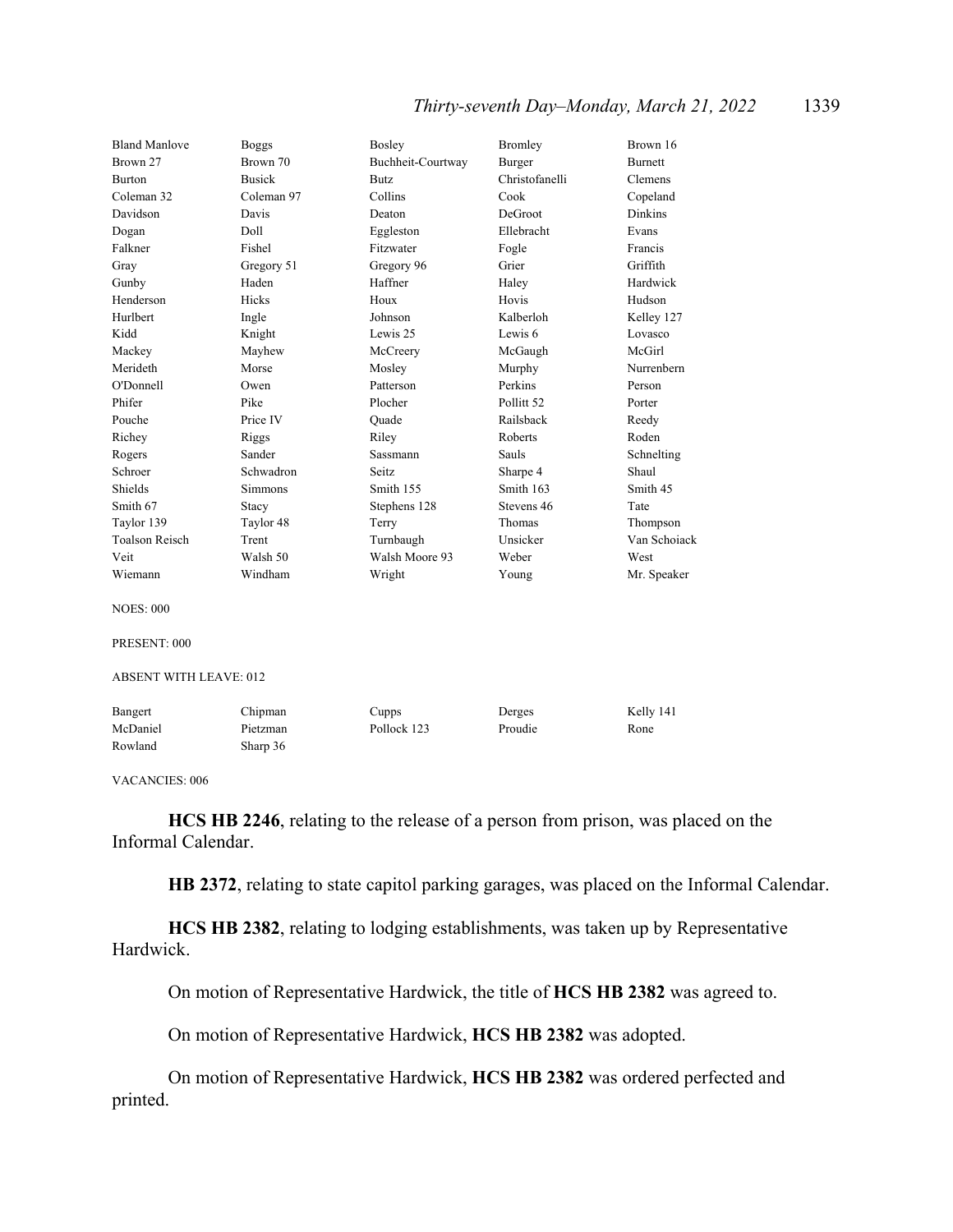## **COMMITTEE REPORTS**

#### **Committee on Conservation and Natural Resources**, Chairman Pietzman reporting:

 Mr. Speaker: Your Committee on Conservation and Natural Resources, to which was referred **HB 2586**, begs leave to report it has examined the same and recommends that it **Do Pass**, and pursuant to Rule 24(25)(c) be referred to the Committee on Rules - Legislative Oversight by the following vote:

Ayes (14): Bangert, Basye, Brown (70), Burton, Dinkins, Haden, Haley, Lewis (25), Mayhew, Pietzman, Sassmann, Taylor (48), Turnbaugh and Walsh Moore (93)

Noes (0)

Absent (7): Chipman, Cupps, Grier, Knight, McDaniel, Pollock (123) and Rone

#### **Committee on Crime Prevention**, Chairman Roberts reporting:

 Mr. Speaker: Your Committee on Crime Prevention, to which was referred **HB 1954**, begs leave to report it has examined the same and recommends that it **Do Pass**, and pursuant to Rule 24(28)(b) be referred to the Committee on Rules - Administrative Oversight by the following vote:

Ayes (7): Copeland, Hovis, Kelley (127), Roberts, Sauls, Seitz and West

Noes (1): Davis

Absent (2): Aldridge and Sharp (36)

 Mr. Speaker: Your Committee on Crime Prevention, to which was referred **HB 2616**, begs leave to report it has examined the same and recommends that it **Do Pass with House Committee Substitute**, and pursuant to Rule 24(28)(b) be referred to the Committee on Rules - Administrative Oversight by the following vote:

Ayes (7): Copeland, Hovis, Kelley (127), Roberts, Sauls, Seitz and West

Noes (1): Davis

Absent (2): Aldridge and Sharp (36)

 Mr. Speaker: Your Committee on Crime Prevention, to which was referred **HB 2697**, begs leave to report it has examined the same and recommends that it **Do Pass**, and pursuant to Rule 24(28)(b) be referred to the Committee on Rules - Administrative Oversight by the following vote:

Ayes (7): Copeland, Hovis, Kelley (127), Roberts, Sauls, Seitz and West

Noes (1): Davis

Absent (2): Aldridge and Sharp (36)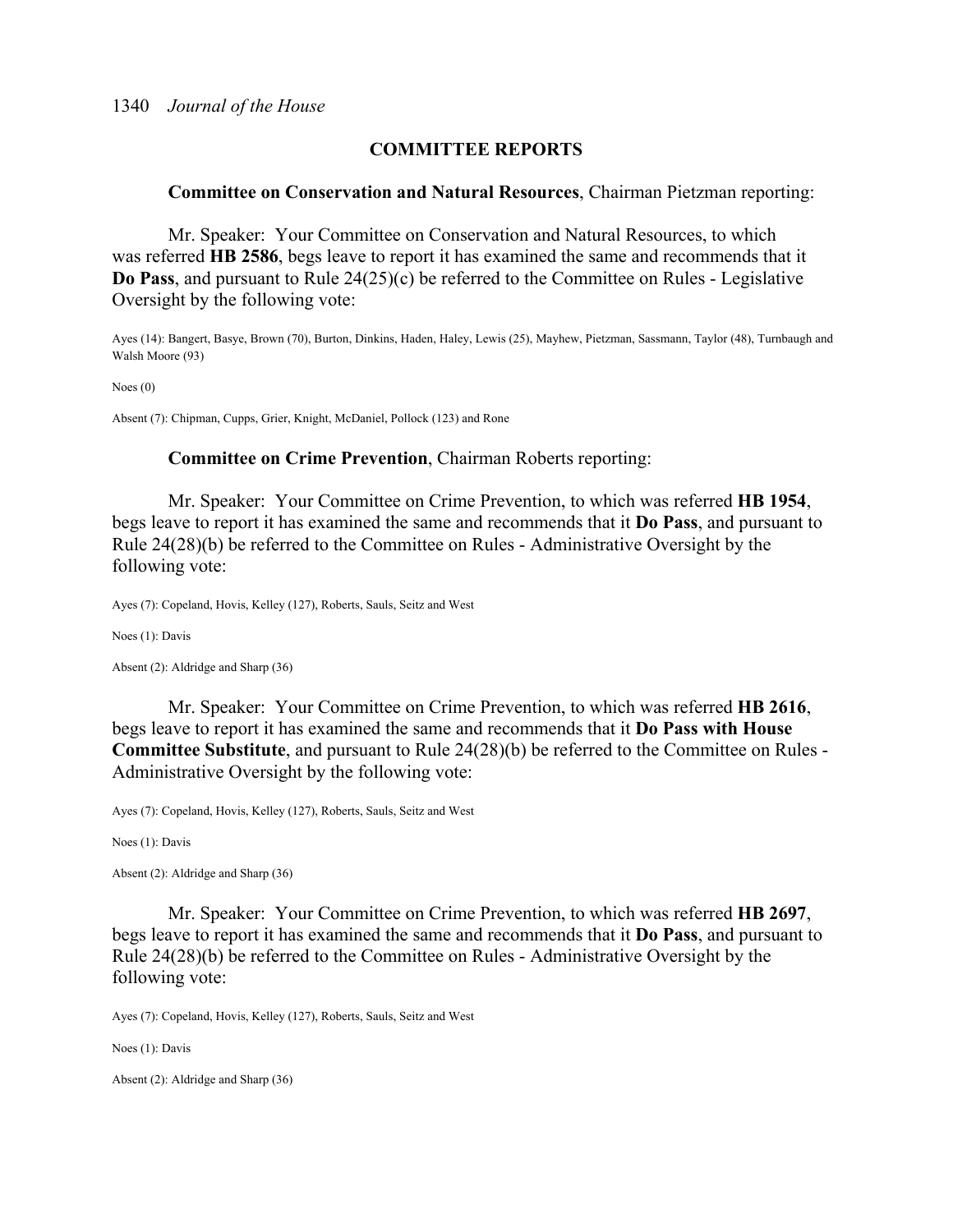## **Committee on Workforce Development**, Chairman Henderson reporting:

 Mr. Speaker: Your Committee on Workforce Development, to which was referred **HB 2290**, begs leave to report it has examined the same and recommends that it **Do Pass**, and pursuant to Rule 24(25)(c) be referred to the Committee on Rules - Legislative Oversight by the following vote:

Ayes (9): Brown (16), Haley, Henderson, Hurlbert, Lewis (6), Railsback, Sharpe (4), Thompson and Walsh Moore (93)

Noes (0)

Absent (4): Bangert, Gregory (51), Person and Young

#### **Committee on Consent and House Procedure**, Chairman Fishel reporting:

 Mr. Speaker: Your Committee on Consent and House Procedure, to which was referred **HCS HB 2151**, begs leave to report it has examined the same and recommends that it **Do Pass - Consent** by the following vote:

Ayes (7): Appelbaum, Kalberloh, Mosley, Pouche, Railsback, Sassmann and Wright

Noes (0)

Absent (4): Andrews, Fishel, Hovis and Person

 Mr. Speaker: Your Committee on Consent and House Procedure, to which was referred **HB 2416**, begs leave to report it has examined the same and recommends that it **Do Pass - Consent** by the following vote:

Ayes (7): Appelbaum, Kalberloh, Mosley, Pouche, Railsback, Sassmann and Wright

Noes (0)

Absent (4): Andrews, Fishel, Hovis and Person

#### **MESSAGES FROM THE SENATE**

 Mr. Speaker: I am instructed by the Senate to inform the House of Representatives that the Senate has taken up and passed **SS#2 SJR 38** entitled:

 Joint resolution submitting to the qualified voters of Missouri, an amendment repealing section 21 of article X of the Constitution of Missouri, and adopting one new section in lieu thereof relating to the funding of law enforcement agencies.

In which the concurrence of the House is respectfully requested.

Read the first time.

 Mr. Speaker: I am instructed by the Senate to inform the House of Representatives that the Senate has taken up and passed **SS SCS SB 724** entitled: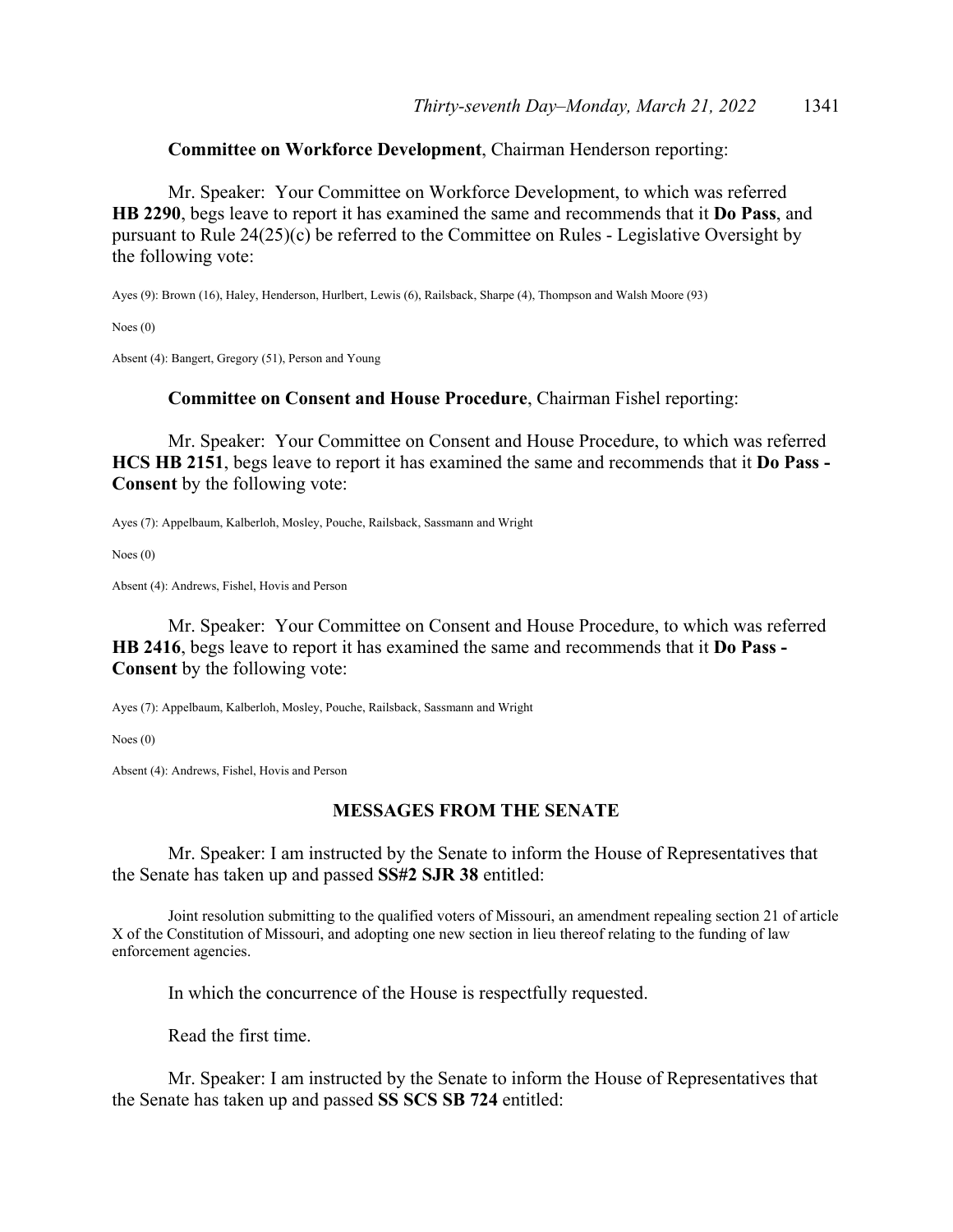An act to repeal sections 50.800, 50.810, 50.815, 50.820, and 105.145, RSMo, and to enact in lieu thereof four new sections relating to financial statements of political subdivisions, with penalty provisions.

In which the concurrence of the House is respectfully requested.

Read the first time.

 Mr. Speaker: I am instructed by the Senate to inform the House of Representatives that the Senate has taken up and passed **SB 743** entitled:

 An act to repeal sections 32.087, 94.900, 94.902, 137.115, 144.010, 144.011, 190.800, 190.803, 190.806, and 190.815, RSMo, and to enact in lieu thereof twelve new sections relating to taxation.

In which the concurrence of the House is respectfully requested.

Read the first time.

 Mr. Speaker: I am instructed by the Senate to inform the House of Representatives that the Senate has taken up and passed **SS#2 SCS SB 745** entitled:

 An act to repeal sections 144.030, 386.890, 393.1700, 393.1715, and 610.021, RSMo, and to enact in lieu thereof seven new sections relating to utilities.

In which the concurrence of the House is respectfully requested.

Read the first time.

 Mr. Speaker: I am instructed by the Senate to inform the House of Representatives that the Senate has taken up and passed **SB 820** entitled:

 An act to repeal sections 386.890 and 442.404, RSMo, and to enact in lieu thereof three new sections relating to renewable energy, with an effective date for a certain section.

In which the concurrence of the House is respectfully requested.

Read the first time.

The following member's presence was noted: Sharp (36).

#### **ADJOURNMENT**

 On motion of Representative Plocher, the House adjourned until 10:00 a.m., Tuesday, March 22, 2022.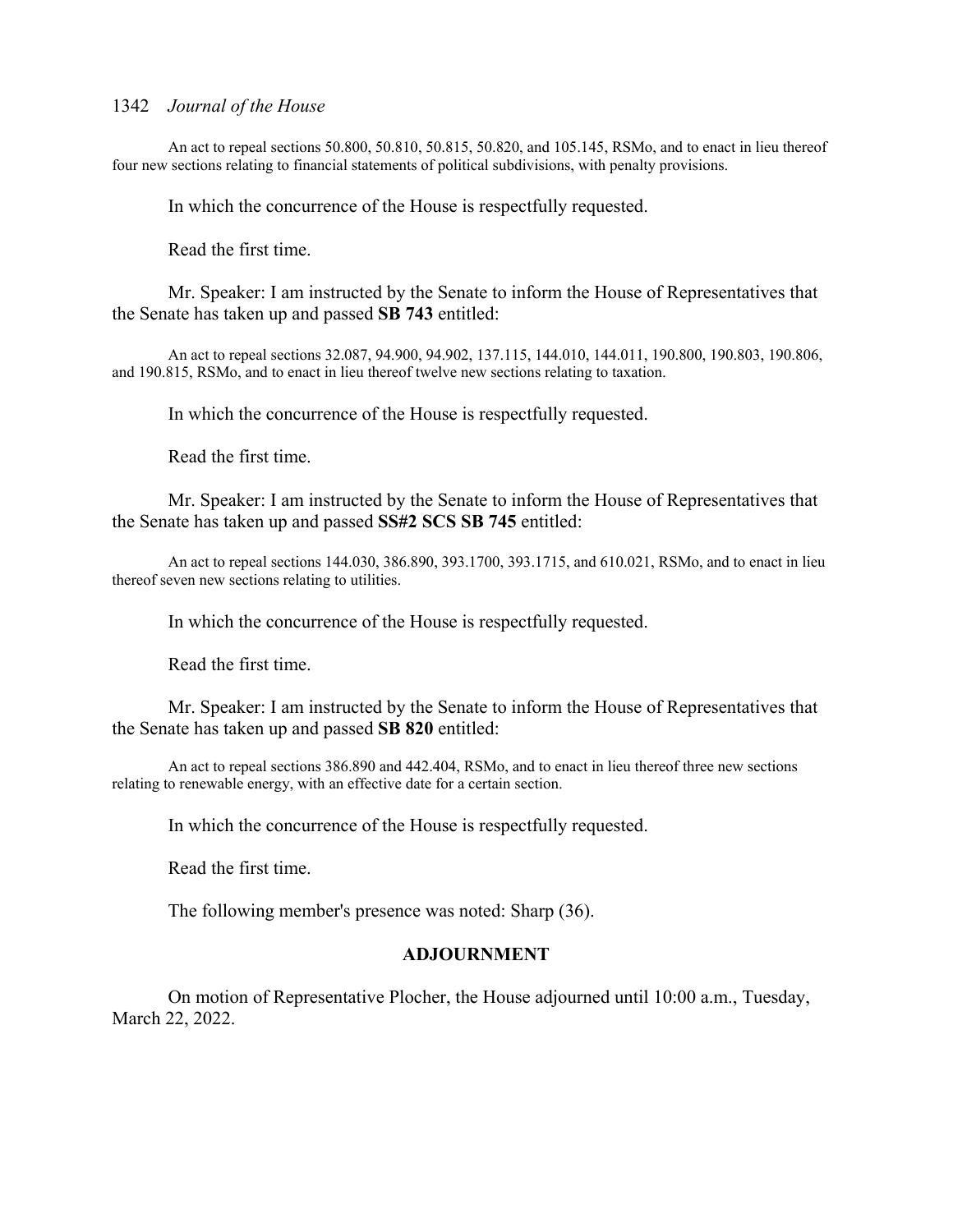## **CORRECTION TO THE HOUSE JOURNAL**

#### AFFIDAVIT

I, State Representative Raychel Proudie, District 73, hereby state and affirm that on Page 1292 of the Journal of the House, my vote by which HCS HJR 91 was read the third time and passed, was incorrectly recorded as "Absent with Leave". Pursuant to House Rule 93, I am requesting that the Journal be corrected to show that I was in fact present in the chamber when the vote was taken. I did in fact vote, my vote was incorrectly recorded, and should have been recorded as "No".

IN WITNESS THEREOF, I have hereunto subscribed my hand to this affidavit on this 21 day of March, 2022.

/s/ Raychel Proudie State Representative

| State of Missouri |            |
|-------------------|------------|
|                   | $\sum$ SS. |
| County of Cole    |            |

Subscribed and sworn before me this 21 of March in the year 2022.

/s/ Beth Oetting Notary Public

#### **COMMITTEE HEARINGS**

## AGRICULTURE POLICY

Tuesday, March 22, 2022, 9:00 AM, House Hearing Room 1. Executive session will be held: HB 1919

## CONSENT AND HOUSE PROCEDURE

Tuesday, March 22, 2022, 12:00 PM or upon morning recess (whichever is later), House Hearing Room 6. Public hearing will be held: HR 3584, HR 3396, HR 3501, HR 3399, HR 3651 Executive session will be held: HR 3584, HR 3396, HR 3501, HR 3399, HR 3651 Executive session may be held on any matter referred to the committee.

DOWNSIZING STATE GOVERNMENT Wednesday, March 23, 2022, 12:00 PM or upon morning recess (whichever is later), House Hearing Room 5. Public hearing will be held: HB 1553, HB 2209

ELECTIONS AND ELECTED OFFICIALS Wednesday, March 23, 2022, 12:00 PM or upon morning recess (whichever is later), House Hearing Room 6. Public hearing will be held: HJR 130, HB 2633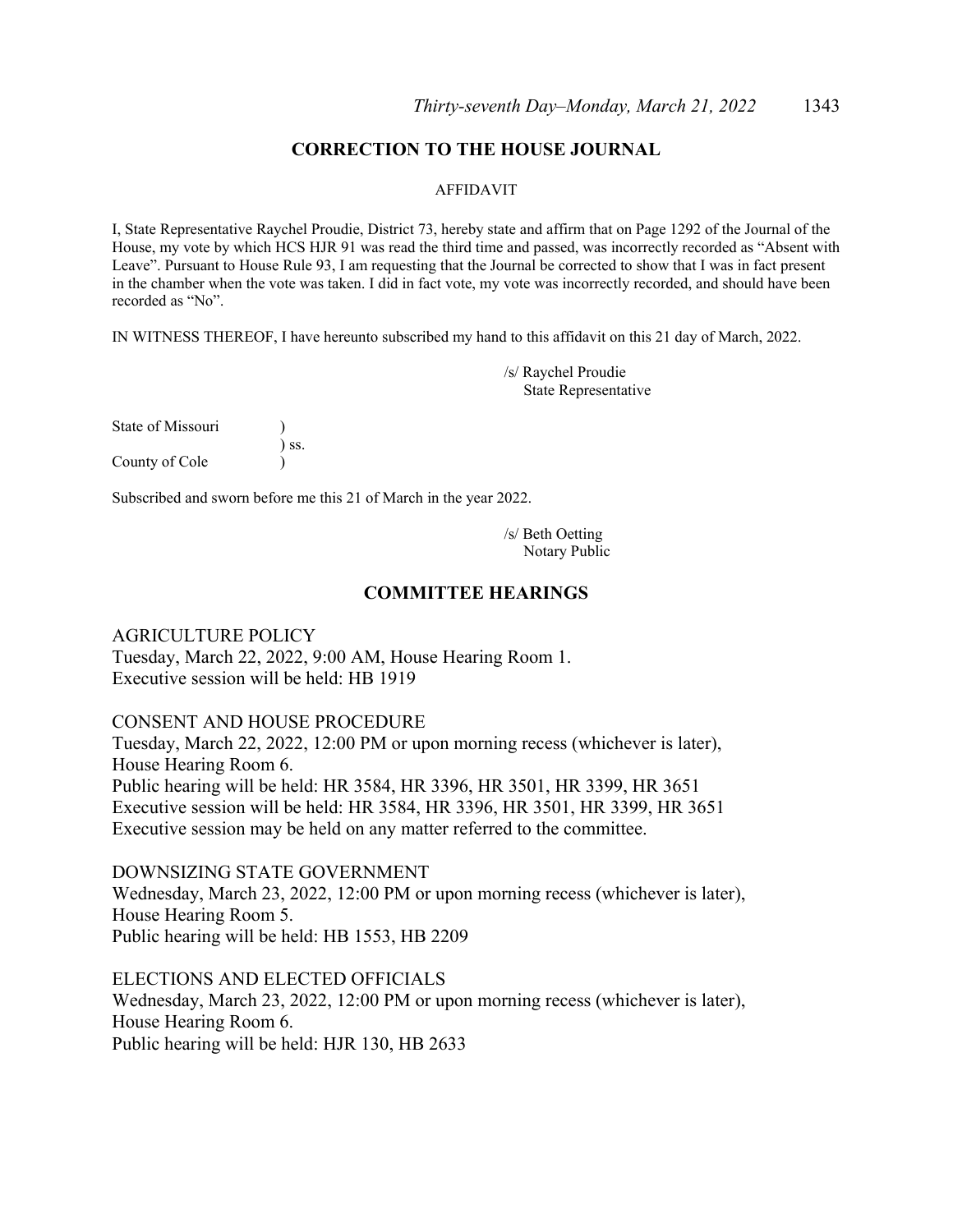ELEMENTARY AND SECONDARY EDUCATION Tuesday, March 22, 2022, 8:00 AM, House Hearing Room 7. Public hearing will be held: HB 2008, HB 2152, HB 2445, HB 1753 Executive session will be held: HB 1469, HB 1471, HB 2606, HB 2150, HB 2575, HB 2618, HB 2492, HB 2652

## EMERGING ISSUES

Tuesday, March 22, 2022, 5:00 PM or upon adjournment (whichever is later), House Hearing Room 7. Public hearing will be held: HCR 80, HR 3886, HB 2604 Executive session will be held: HB 2567

## **INSURANCE**

Tuesday, March 22, 2022, 12:00 PM or upon morning recess (whichever is later), House Hearing Room 1. Executive session will be held: HB 2199 Removed HB 2159. AMENDED

## **JUDICIARY**

Wednesday, March 23, 2022, 5:00 PM or upon adjournment (whichever is later), House Hearing Room 6. Public hearing will be held: HB 2772, HB 2614, HB 2423, HB 2781 Executive session will be held: HB 2615, HB 1931, HB 2589, HB 1670, HB 1709

## LEGISLATIVE REVIEW

Wednesday, March 23, 2022, 9:00 AM, House Hearing Room 4. Executive session will be held: HB 2310 Executive session may be held on any matter referred to the committee.

LOCAL GOVERNMENT

Thursday, March 24, 2022, 8:00 AM, House Hearing Room 7. Public hearing will be held: HB 2761, HB 2795, HB 2798, HB 2838, HB 2729 Executive session will be held: HB 2147, HB 2526

## **PENSIONS**

Wednesday, March 23, 2022, 8:30 AM, House Hearing Room 5. Public hearing will be held: HB 2161, HB 2430

PROFESSIONAL REGISTRATION AND LICENSING Wednesday, March 23, 2022, 8:00 AM, House Hearing Room 1. Public hearing will be held: HB 2004, HB 2906

RURAL COMMUNITY DEVELOPMENT Thursday, March 24, 2022, 8:00 AM, House Hearing Room 1. Public hearing will be held: HB 1586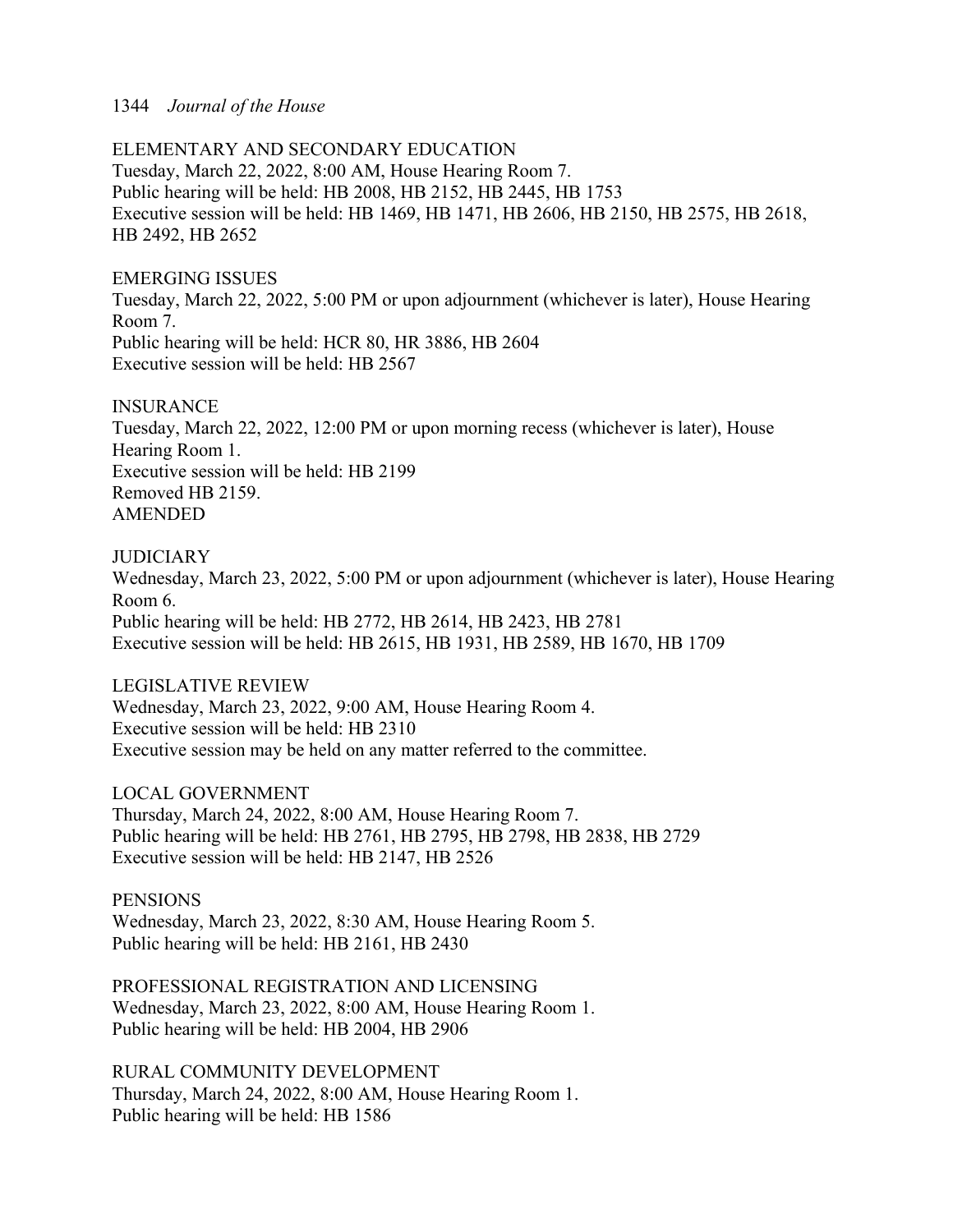SPECIAL COMMITTEE ON BROADBAND AND INFRASTRUCTURE Wednesday, March 23, 2022, 8:00 AM, House Hearing Room 7. Public hearing will be held: HB 2588, HB 2737, HB 2609, HB 2563, HB 2675

SPECIAL COMMITTEE ON GOVERNMENT OVERSIGHT Tuesday, March 22, 2022, 12:00 PM or upon morning recess (whichever is later), House Hearing Room 7. Public hearing will be held: HJR 137, HB 2813, HB 2801, HB 2686, HB 2685, HB 2791 Executive session will be held: HJR 134, HB 2810

## UTILITIES

Wednesday, March 23, 2022, 9:00 AM, House Hearing Room 6. Executive session will be held: HB 2052

## VETERANS

Tuesday, March 22, 2022, 5:00 PM or upon adjournment (whichever is later), House Hearing Room 5. Public hearing will be held: HJR 142 Presentation on the new Project Eagle Apprenticeship Program by Mardy L. Leathers, DMgt, Director, Office of Workforce Development. MO National Guard update by Colonel Robert (Bob) Payne, Missouri National Guard.

WAYS AND MEANS Wednesday, March 23, 2022, 12:00 PM or upon morning recess (whichever is later), House Hearing Room 7. Public hearing will be held: HB 1679, HB 2272, HB 2637, HB 2859 Executive session will be held: HB 1766

## **HOUSE CALENDAR**

## THIRTY-EIGHTH DAY, TUESDAY, MARCH 22, 2022

## **HOUSE JOINT RESOLUTIONS FOR PERFECTION**

HJR 107 - Dinkins HJR 125 - Christofanelli

## **HOUSE JOINT RESOLUTIONS FOR PERFECTION - INFORMAL**

HJR 100 - Richey HCS HJR 110 - Christofanelli HJR 114 - Coleman (32) HCS HJRs 82 & 106 - Black (137) HCS HJR 88 - McGirl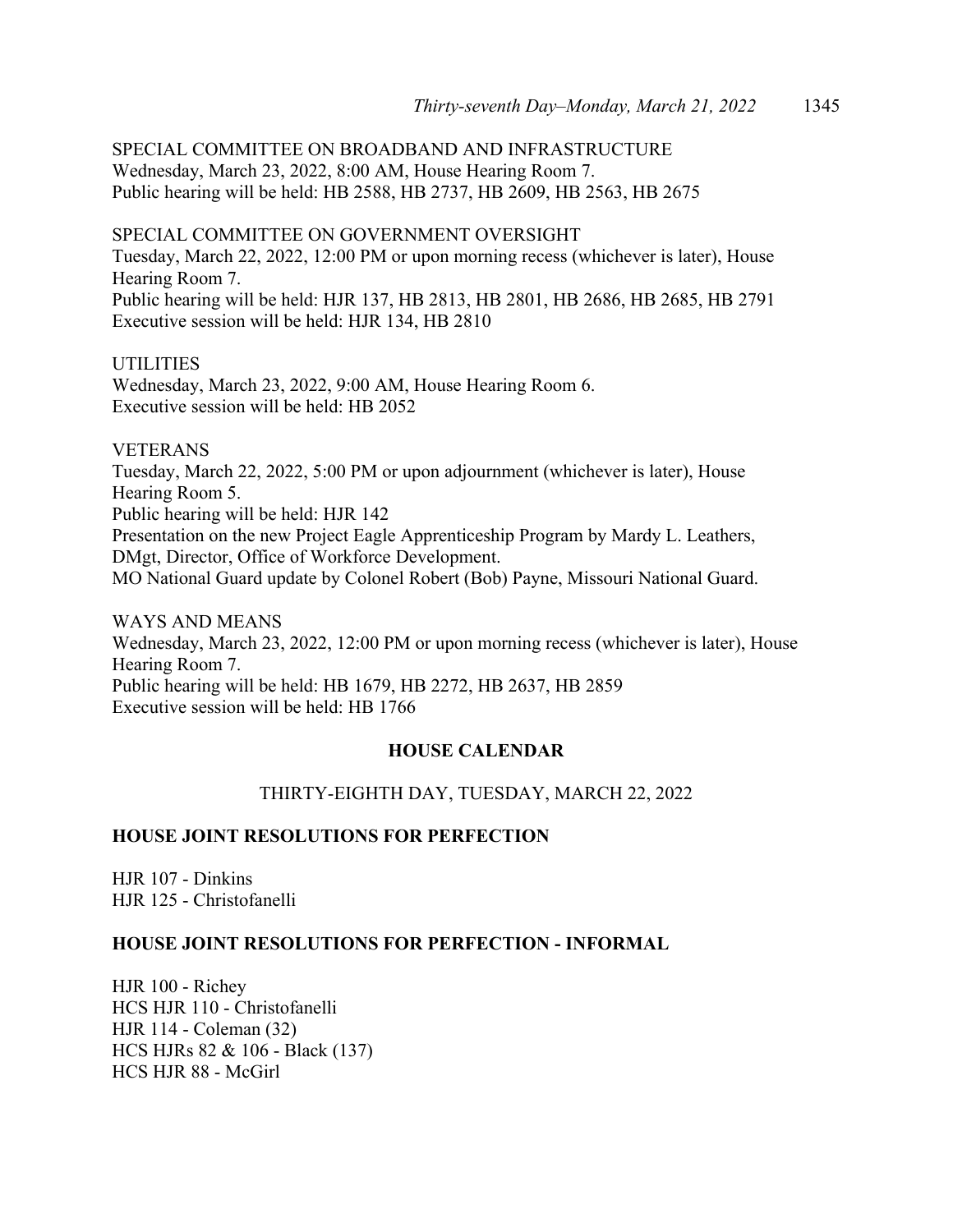## **HOUSE BILLS FOR PERFECTION**

HB 2387 - Gregory (51) HB 2515 - Perkins HCS HB 1854 - Schroer HCS HB 2012 - Kelly (141) HCS HB 1747 - Basye HB 2050 - Schroer HB 2593 - Lovasco HB 1455 - Billington HCS HB 1464 - Schnelting HB 1478 - Dinkins HCS HB 1489 - Porter HCS HB 1597 - Busick HCS HB 1656 - Hicks HB 1684 - Black (137) HCS HB 1696 - Reedy HCS HB 1716 - Riley HCS HB 1734 - O'Donnell HB 1860 - Eggleston HCS HBs 1904 & 1575 - Murphy HB 1973 - Gregory (51) HCS HB 2032 - Lewis (6) HB 2085 - Cook HCS HB 2127 - Francis HB 2143 - Kalberloh HB 2156 - Perkins HB 2193 - Toalson Reisch HCS HB 2208 - Christofanelli HB 2455 - Griffith HB 2493 - Black (7) HCS HB 2499 - Eggleston HCS HB 2587 - Riley HB 2590 - Evans HB 1480 - Dinkins HB 1563 - Griffith HCS HB 1583 - Murphy HCS HB 1641 - Coleman (32) HCS HB 1682 - Brown (16) HCS HB 1699 - Roberts HB 1721 - Shields HCS HB 1905 - Shaul HCS HBs 1972 & 2483 - Copeland HB 2056 - Evans HCS HB 2140 - McGaugh HB 2160 - Dinkins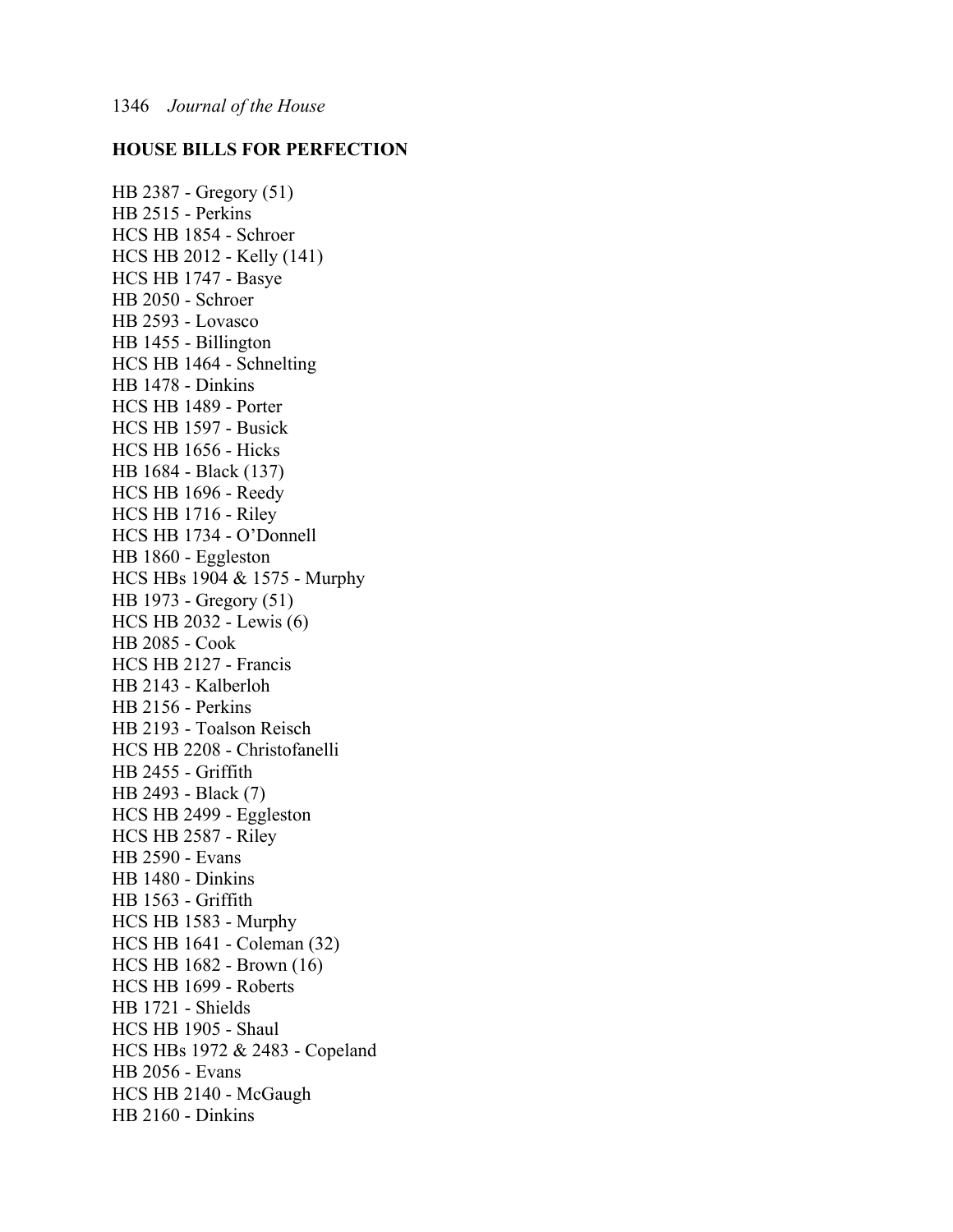HB 2164 - Buchheit-Courtway HB 2165 - Buchheit-Courtway HCS HB 2220 - Falkner HB 2255 - Bailey HCS HB 2289 - Andrews HB 2327 - Riggs HB 2331 - Baker HB 2359 - Basye HCS HB 2450 - Reedy HCS HB 2485 - Knight HCS HBs 2502 & 2556 - Houx HCS HB 2564 - Riggs HCS HB 2583 - Riggs HB 2611 - Richey HB 2623 - Veit

#### **HOUSE BILLS FOR PERFECTION - INFORMAL**

HB 2310, (Legislative Review 3/2/22) - McDaniel HCS HB 1677 - Wright HCS HB 1749 - Basye HCS HB 1903 - Christofanelli HCS HB 2093 - Wiemann HB 2356 - McDaniel HB 2010 - Smith (155) HCS HB 2306 - Christofanelli HCS HB 1619, as amended, with HA 2, pending - Van Schoiack HCS HB 1695 - Gregory (51) HB 1715 - Riley HCS HB 1876 - Haffner HCS HB 1559 - Davidson HB 1687 - Hardwick HB 2308 - Atchison HB 1627 - Morse HB 1628 - Morse HB 1652 - Bromley HB 1672 - Taylor (48) HB 1475 - Schroer HB 1624 - Schroer HB 1451 - Billington HB 1594 - Walsh (050) HB 1637 - Schwadron HCS HB 1562 - Griffith HCS HBs 1593 & 1959 - Walsh (50) HB 1616 - Van Schoiack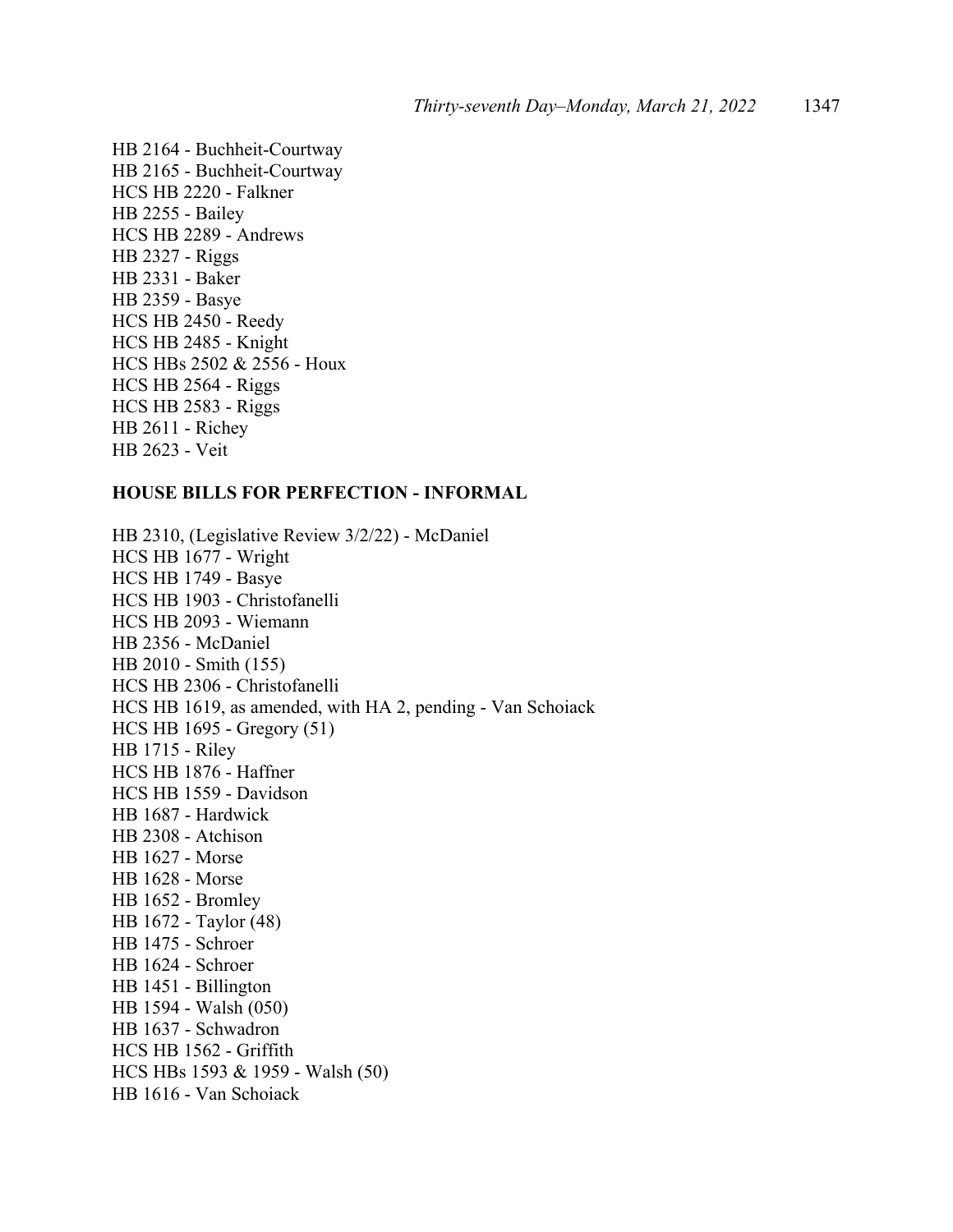HCS HB 1833 - Basye HCS HB 2005 - Haffner HB 2009 - Pollock (123) HCS HB 2120 - Taylor (139) HB 2307 - Coleman (32) HCS HB 2000 - Schwadron HCS HB 2376 - Kelly (141) HB 2474 - Hicks HB 1692 - Boggs HCS HB 1757 - Railsback HB 1762 - Sander HB 1859 - Eggleston HB 1864 - Thomas HCS HB 1875 - Haffner HB 1977 - Kelley (127) HB 2090 - Griffith HB 2095 - Kelly (141) HB 2123 - Taylor (139) HB 2169 - Trent HCS HB 2246 - Copeland HB 2372 - Chipman

## **HOUSE BILLS FOR PERFECTION - CONSENT**

(03/08/2022)

HCS HB 1606 - McGaugh HCS HB 1984 - Hovis

(03/21/2022)

HCS HB 2627 - Sharp (36)

(03/22/2022)

HCS HB 1662 - Fishel HCS HB 2462 - Burger

## **HOUSE JOINT RESOLUTIONS FOR THIRD READING - INFORMAL**

HJR 70 - Davidson

## **HOUSE BILLS FOR THIRD READING**

HB 2694, (Fiscal Review 3/9/22), E.C. - Hudson HCS HB 1750, (Fiscal Review 3/10/22), E.C. - Basye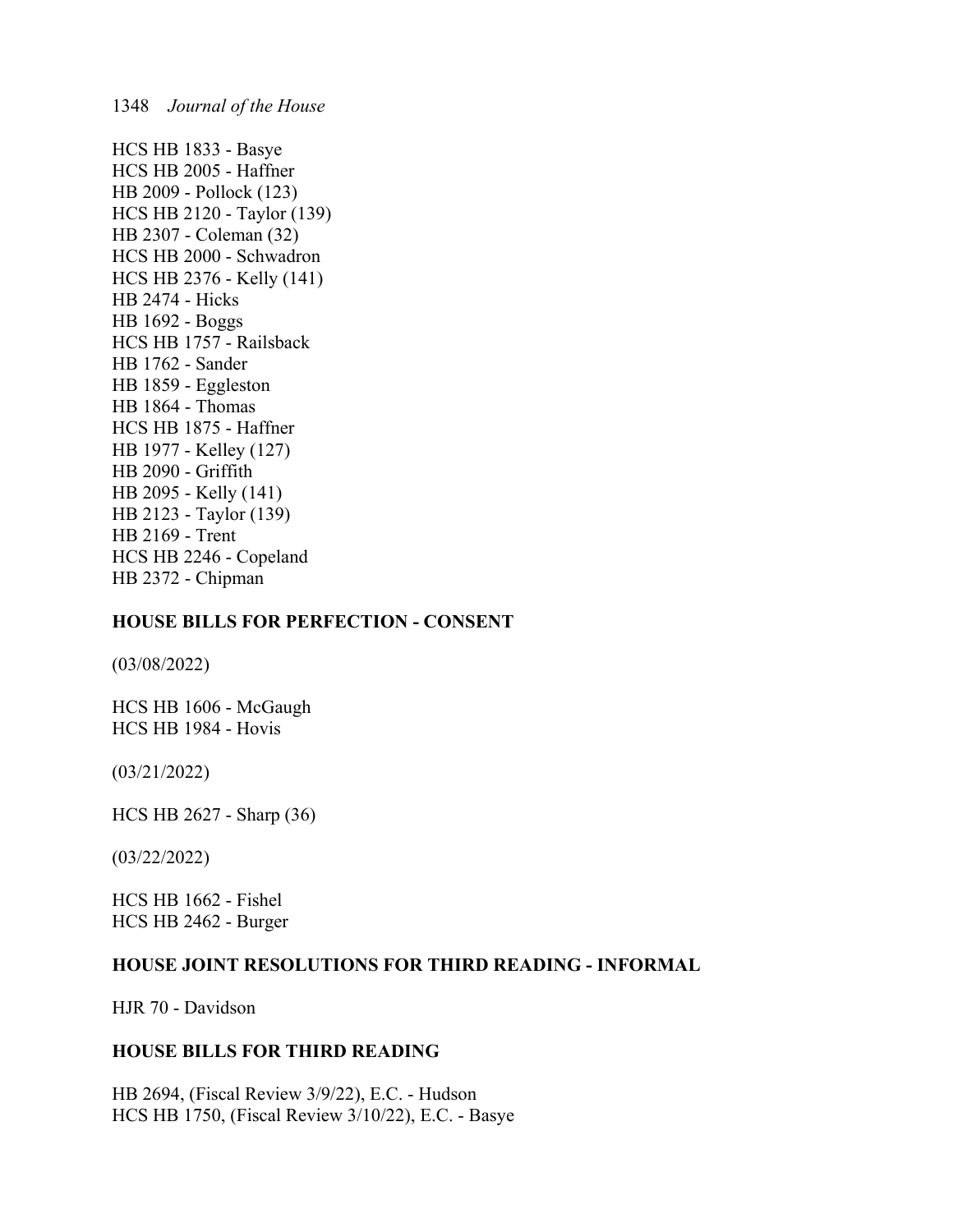## **HOUSE BILLS FOR THIRD READING - INFORMAL**

HB 2355 - Andrews

## **SENATE JOINT RESOLUTIONS FOR SECOND READING**

SS#2 SJR 38

## **SENATE BILLS FOR SECOND READING**

SS SCS SB 724 SB 743 SS#2 SCS SB 745 SB 820

## **HOUSE RESOLUTIONS**

HR 3268 - Chipman HCS HR 3279 - Grier HCS HR 3737 - Schroer

#### **ACTIONS PURSUANT TO ARTICLE IV, SECTION 27**

HCS HB 1 - Smith (163) CCS SS SCS HCS HB 2 - Smith (163) CCS SS SCS HCS HB 3 - Smith (163) CCS SS SCS HCS HB 4 - Smith (163) CCS SCS HCS HB 5 - Smith (163) CCS SCS HCS HB 6 - Smith (163) CCS SCS HCS HB 7 - Smith (163) CCS SCS HCS HB 8 - Smith (163) CCS SCS HCS HB 9 - Smith (163) CCS SS SCS HCS HB 10 - Smith (163) CCS SS SCS HCS HB 11 - Smith (163) CCS SCS HCS HB 12 - Smith (163) SCS HCS HB 13 - Smith (163) HCS HB 17 - Smith (163) SCS HCS HB 18 - Smith (163) SS SCS HCS HB 19 - Smith (163)